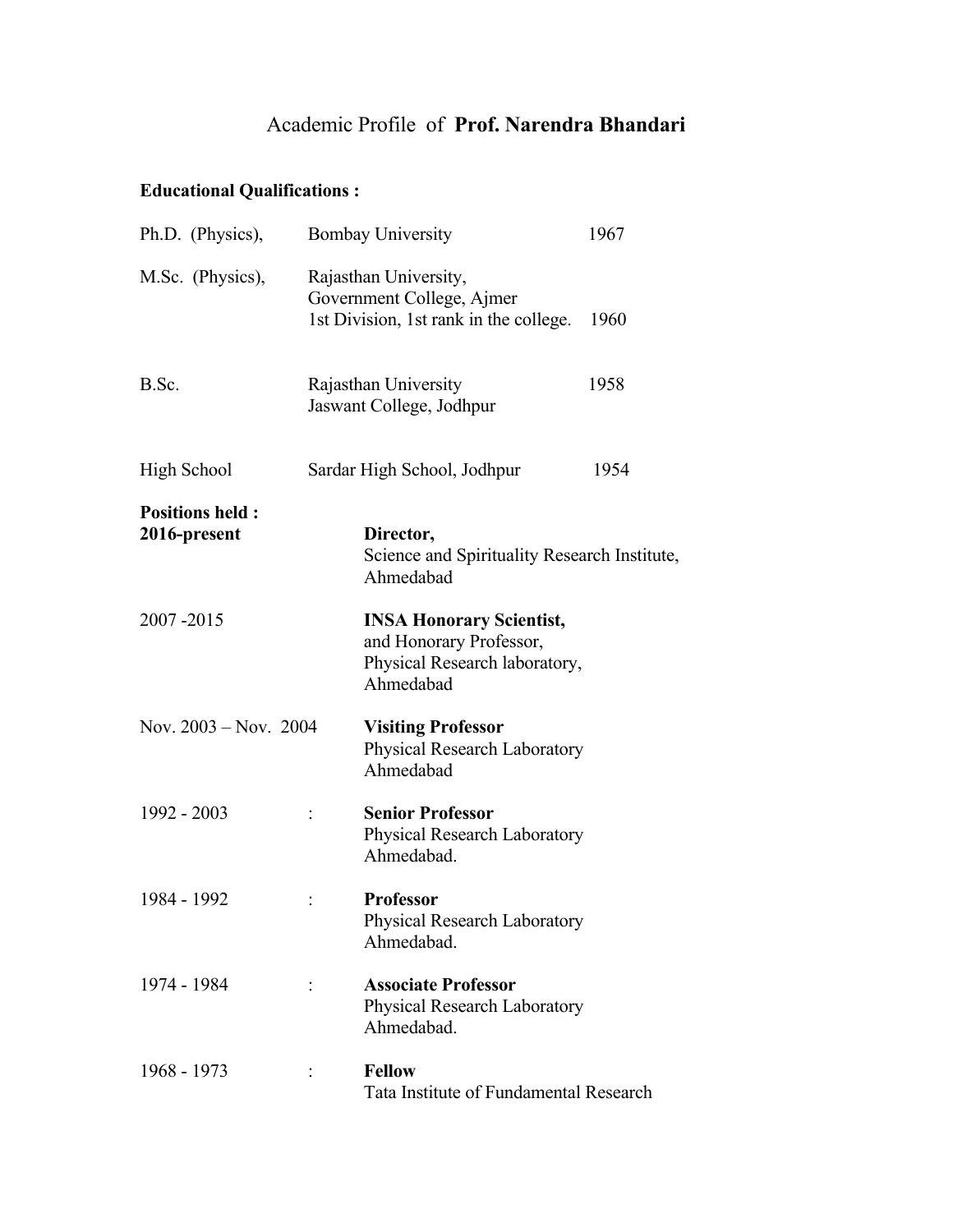Bombay.

| $1966 - 1968$ | <b>Assistant Research Chemist</b><br>University of California<br>San Diego, USA |
|---------------|---------------------------------------------------------------------------------|
| $1965 - 1966$ | Post Doctoral Fellow, University of California<br>San Diego, U.S.A.             |
| $1961 - 1965$ | <b>Research Associate</b><br>Tata Institute of Fundamental Research<br>Bombay   |
| 1960 - 1961   | <b>Lecturer in Physics</b><br><b>MBM Engineering College</b><br>Jodhpur         |

#### **Awards/Honours :**

- **(1) Vikram Sarabhai Award** for Planetary & Space Science, 1976, instituted by Hari Om Ashram.
- (2) **Certificate of Special Recognition by NASA** (National Aeronautics and Space Administration), USA for Lunar sample analysis, 1979.
- (3) **National Mineral Award** of Government of India for contributions in Earth Sciences for the year 1990.
- (4) **Iyengar-Sahni Award (1998)** of the Birbal Sahni Institute of Paleobotany.
- (5) Conferred the Title of **"Space Visionary"** by the International Society of Space Visionaries, USA
- (6) **Outstanding Achievement Award**, 2010, Indian Space Research Organisation (ISRO)
- (7) **Marwar Ratna Samman** 2016, Mehrangarh Museum Trust, Jodhpur.

#### **Memberships of Academic bodies :**

- (1) Fellow, Indian National Science Academy, New Delhi
- (2) **Fellow**, Indian Academy of Sciences, Bangalore.
- (3) **Fellow**, National Academy of Sciences, Allahabad.
- (4) **Fellow** Geological Society of India
- (5) **Fellow,** Gujarat Science Academy, Ahmedabad
- (6) **Member**, New York Academy of Sciences, New York.
- (7) **Fellow**, Indian Geophysical Union, Hyderabad
- (8) **President,** Indian Physics Association(Ahmedabad Chapter)since 1996.
- (9) **Member, National working group IGCP 216,** Global Biological Events in Earth History.
- (10) **Member, National working group IGCP 245,** on Cretaceous Resources Events and Rhythms.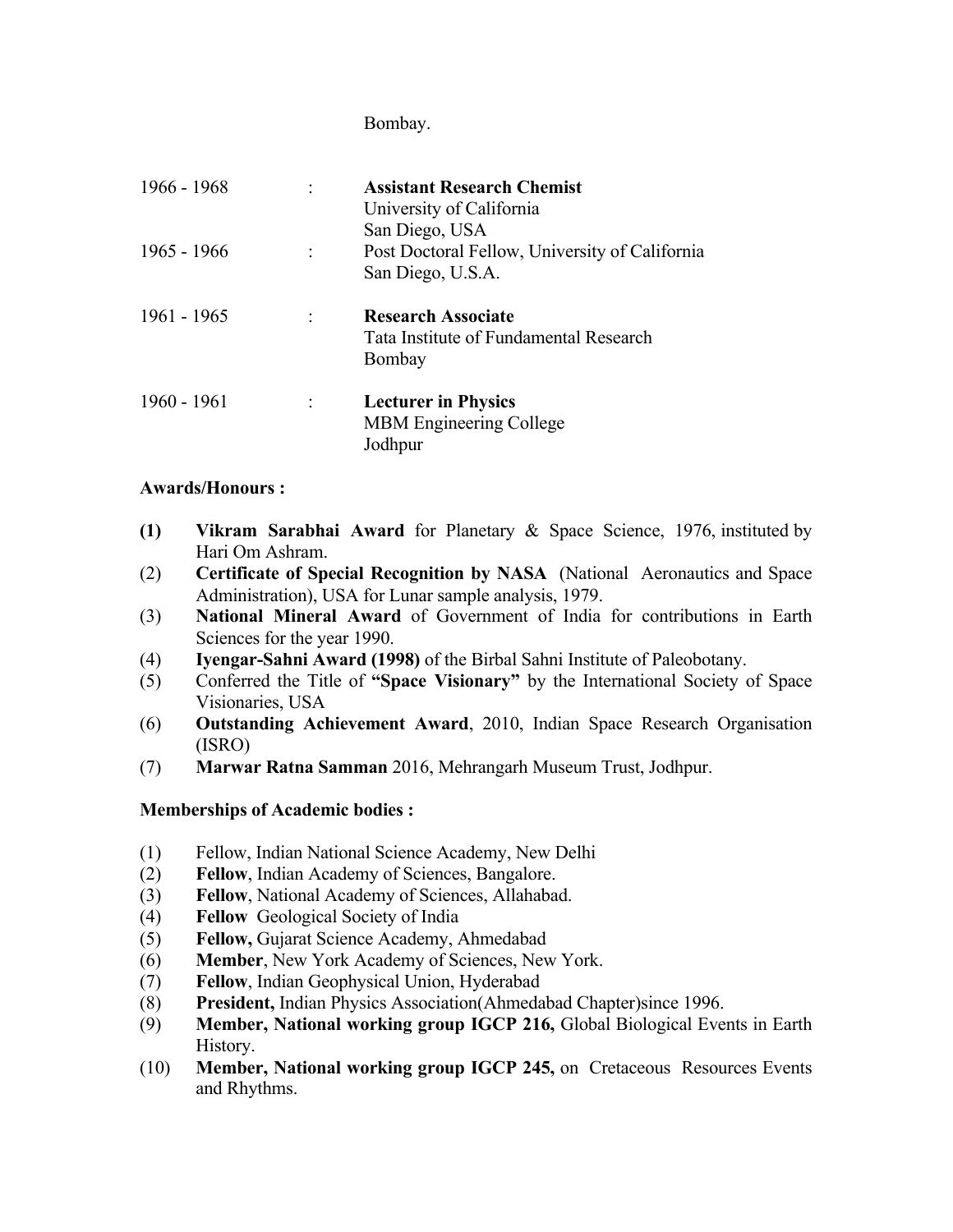- (11) **Member, International Commission on Atmospheric Chemistry and Global Pollution** (ICACGP) 1983-90.
- (12) **Member**, CSIR Panel on International Hydrological Programme for Ice, Snow and Glaciers (1978-82).
- (13) **Member**, International Astronomical Union (IAU) since 1985.
- (14) **Member**, International Commission on Space Research Committee B1 (COSPAR) on small objects in the Solar System since 1983.
- (15) **Member,** Indian National Committee on Space Research (INCOSPAR) 1975-79.
- (16) **Member**, Editorial Board, Hydrology Review (1978-82).
- (17) **Regional Editor**, International Global Atmospheric Chemistry, News Letter, 1988.
- (18) **Member**, Indian Physics Association.
- (19) **Member**, Indian Association of Nuclear Chemists and Allied Scientists.
- (20) **Member**, Advisory committee on Space (ADCOS and ADCOS-II), Department of Space, Govt. of India.
- (21) **Member** Standing Committee on Earth Sciences, Indian Antarctic Expedition, Department of Ocean Development.
- (22) **Project Coordinator,** National Planetary Science and Planetary Exploration Programme, Indian Space Research Organisation, Bangalore, since inception-2004.
- (23) **Member**, Moon Mission Task Force, Indian Space Research Organisation, Bangalore,2000-2002.
- (24) **Member** Shishta Parishad (Senate), Jain Vishwa Bharati Institute, Ladnun, Rajasthan.
- (25) **Vice President**, International Lunar Exploration Working Group, 2002-2004.
- (26) **Member**, Scientific Advisory Board, Chandrayaan-1. Indian Space Research Organisation, Bangalore.
- (27) **Member**, International Society of Space Visionaries, USA
- (28) **President**, International Lunar Exploration Working Group, 2005-2007.
- (29) **Member,** Organising Committee, International Heinlein Prize for Space Contest in the Asia-Pacific region "Flying into the future", Beijing, China.
- (30) **Member,** Science Team, X-ray Fluorescence Spectrometer on Chandrayaan-1 Moon orbiter mission.
- (31) **Member,** Instruments selection committee, Mars Orbiter Mission, Mangalyaan, ISRO
- (32) **Member,** Chandrayaan-2 mission Integrated Technical Review.
- (33) **Member**, Core Committee, I-ARTIST, (International Ahinsa Research & Training Institute of Spiritual Technology), Spiritual Technology Research Foundation, Bombay .
- (34) **Peace Ambassador,** International Peace Initiative

#### **Professional Experience :**

- (1) **Principal Investigator** of the proposal 'Study of Solar and Galactic Cosmic rays based on their nuclear effects in Lunar samples and Meteorites with NASA, USA, 1973-1981.
- (2) **Co-investigator** of the proposal 'Radiation History of Lunar materials with NASA, USA, 1970-78.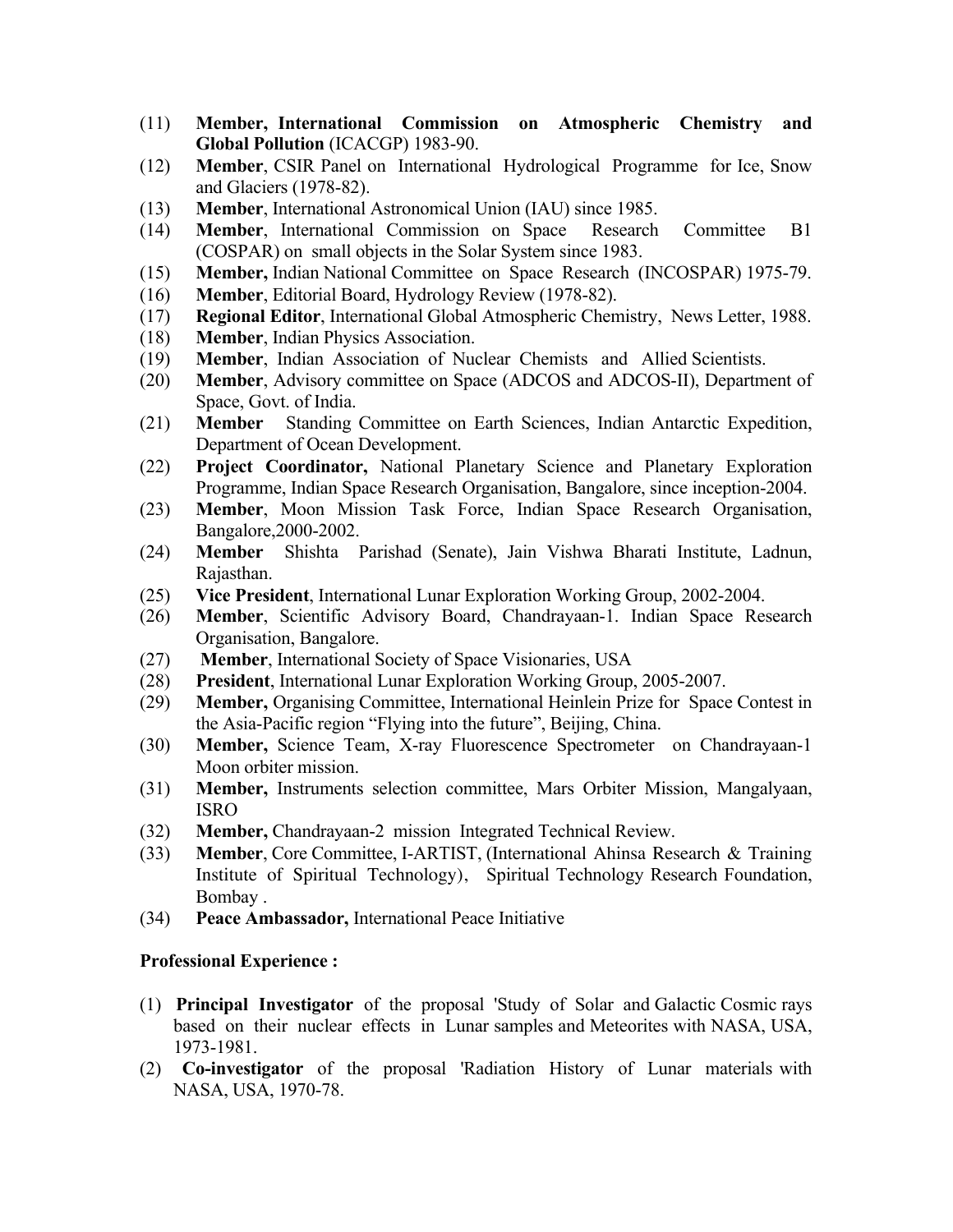- (3) **Co-Chairman**, Archeology and Hydrology Area at PRL, 1974-1978.
- (4) **Chairman,** Archeology and Hydrology Area at PRL, 1979-1982.
- (5) **Principal Investigator** of "Nuclear fission and Spallation processes and their application to Astrophysical and Geophysical problems" with USSR Academy of Sciences, Moscow, 1974-1979.
- (6) **Principal Investigator**, DST Project on Study of Glaciers in Himalayas 1980-84.
- (7) **Co-Chairman**, Earth Science & Solar System Division of PRL, 1989-1993.
- (8) **Chairman,** Solar System and Geochronology Area, PRL, 1993–1997.
- (9) **Visiting Professor**, University of Turin and Istituto di Cosmogeofisica, Turin : April-October, 1988 and one to three months during 1989, 1990, 1991, 1993, 1994, 1995, 1996,1999, 2002.
- (10) Lecturer: Lecture series at the **Enrico Fermi International School of Physics** on Past and Present variability of the solar terrestrial system organised by the **Italian Physical Society**, Varenna, 1996.

#### **Current Areas of work :**

Study of Moon and meteorites, Cometary and Asteroidal impacts and Mass extinction on Earth, Space missions to Moon, Geochemistry of Cretaceous/Tertiary and Permian Triassic sedimentary sequence & Deccan and Siberian Volcanism, Isotope production in extra-terrestrial objects, Remote Sensing of Planetary Bodies.

Jain philosophy, consciousness, meditation, Buddhist philosophy

#### **Technical Expertise :**

Charged particle tracks in minerals; Radiation counting techniques, specially Low-level counting; Neutron activation Analysis; Trace element geochemistry.

#### **Active Areas of Interest :**

Jain Philosophy, Consciousness, Cosmic ray effects on Earth, Meteorites and the Moon, formation history of Solar system, planetary physics, Lunar geology, Applications of radioactive tracers in terrestrial reservoirs, specially the atmosphere, hydrosphere and glaciers.

#### **Publications : Over 200**

**Books** authored/edited 10 books

- 1. **N.Bhandari** and M.N.Rao (Editors), 1974, Luna 16 and 20 samples Indian National Science Academy, New Delhi, New Delhi.
- 2. **N. Bhandari**, S.K.Gupta, P. Sharma, Prem Sagar, V.Ayachit and B.I.Desai, 1986, Hydrological investigations of the Sabarmati basin using Radioisotopic methods. Published by Ministry of Water resources, Government of India, New Delhi, pp.1-115.
- 3. **N. Bhandari** Proceedings of the International Conference on Exploration and